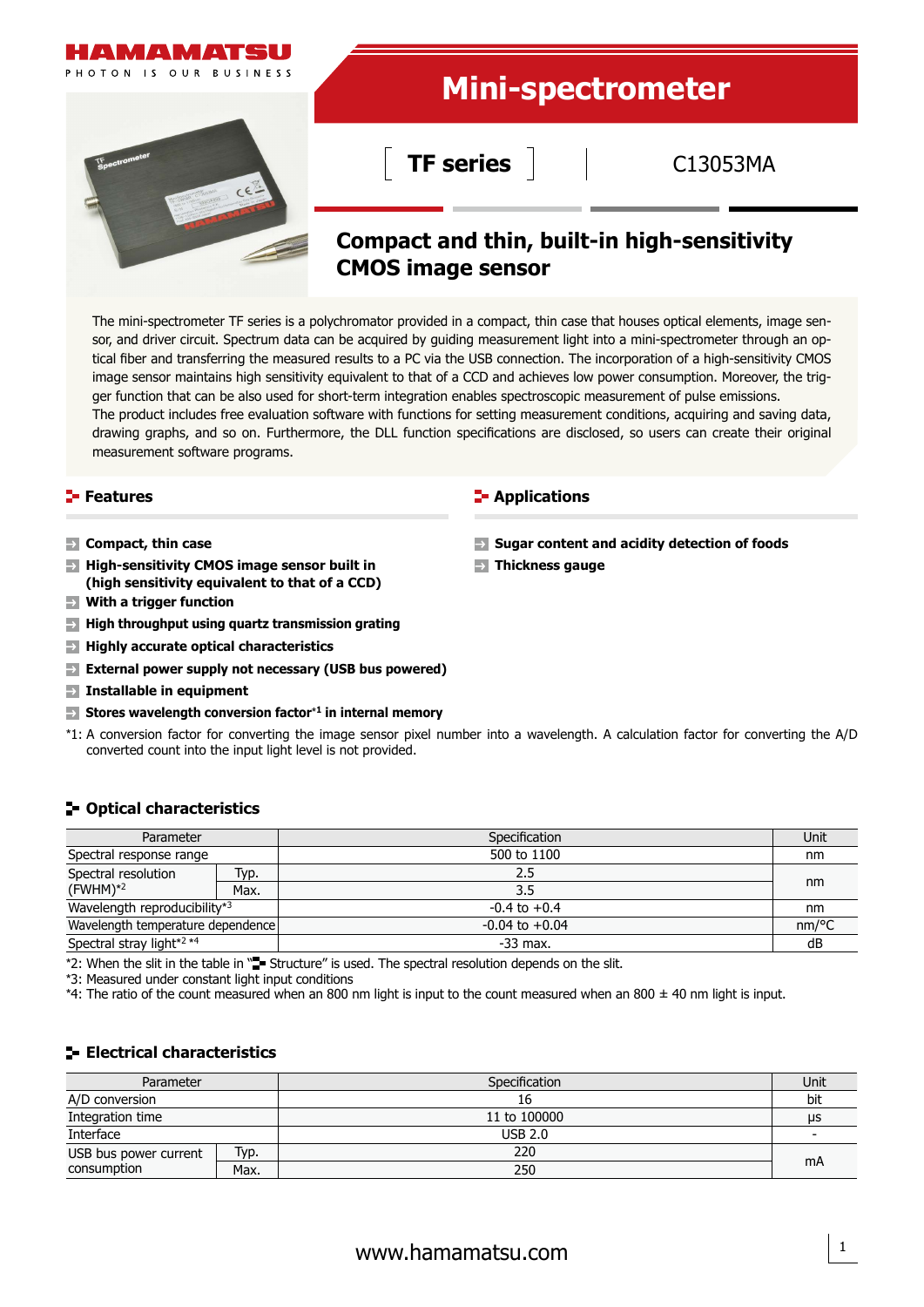## **Structure**

| Parameter                            | Specification                             | Unit   |
|--------------------------------------|-------------------------------------------|--------|
| Dimensions (W $\times$ D $\times$ H) | $80 \times 60 \times 12$                  | mm     |
| Weight                               | 88                                        |        |
| Image sensor                         | High-sensitivity CMOS linear image sensor |        |
| Number of pixels                     | 512                                       | pixels |
| $\overline{Slit^{*5}$ (H $\times$ V) | $25 \times 250$                           | µm     |
| $NA^{*6}$                            | 0.22                                      |        |
| Connector for optical fiber          | <b>SMA905</b>                             |        |

\*5: Input slit aperture size

\*6: Numeric aperture (solid angle)

### **Absolute maximum ratings**

| Parameter               | Symbol      | Value          | Unit    |
|-------------------------|-------------|----------------|---------|
| Operating temperature*′ | Topr        | $+50$<br>to    | $\sim$  |
| Storage temperature*    | <b>Tstg</b> | 70<br>$-20$ to | $\circ$ |

\*7: No dew condensation

When there is a temperature difference between a product and the surrounding area in high humidity environment, dew condensation may occur on the product surface. Dew condensation on the product may cause deterioration in characteristics and reliability. Note: Exceeding the absolute maximum ratings even momentarily may cause a drop in product quality. Always be sure to use the

product within the absolute maximum ratings.



## **Spectral response Spectral resolution vs. wavelength**



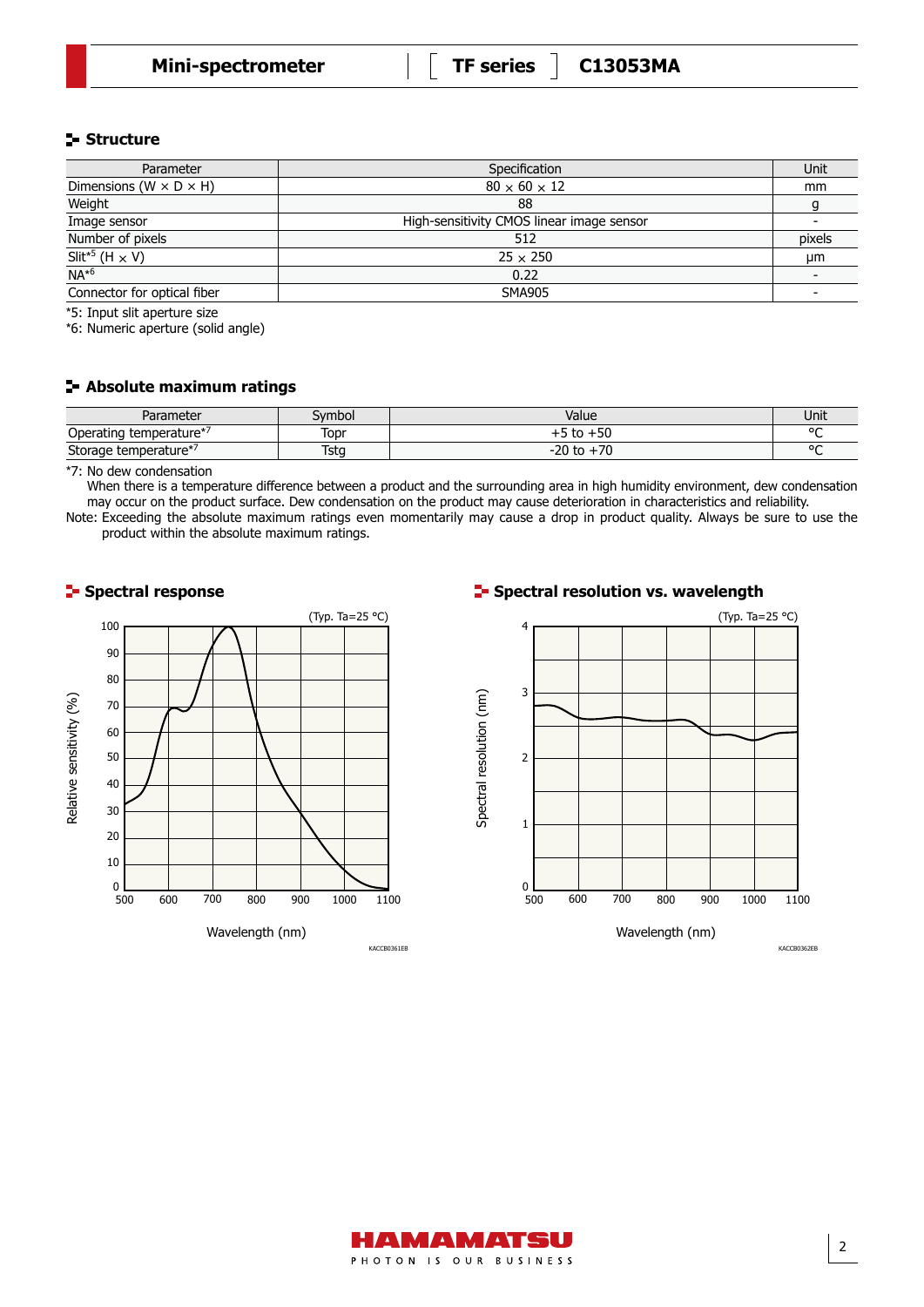

## **P**-Optical component layout

The mini-spectrometer TF series employs a transmission holographic grating made of quartz and an optical system arranged on a robust optical base to produce high throughput and highly accurate optical characteristics.



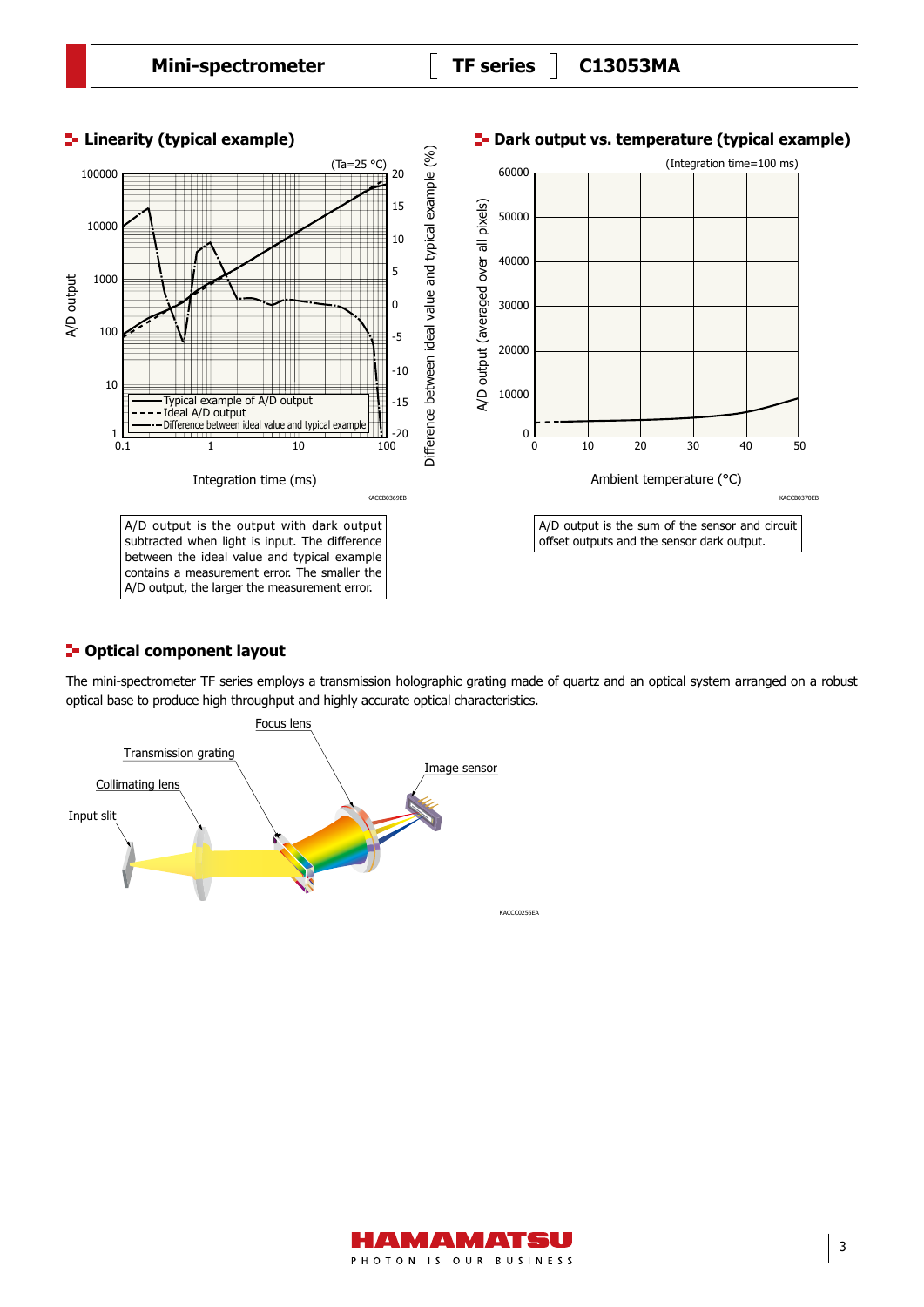## **E-** Connection example (transmitted light measurement)

Spectrum data can be acquired by guiding measurement light into a mini-spectrometer through an optical fiber and transferring the measured results to a PC via the USB connection. Since there are no moving parts inside the device, constantly stable measurements can be expected. Moreover, the optical guiding section uses an optical fiber making connection to the measured object flexible.



#### **T**- Trigger operation modes

In the C13053MA, the following trigger operation modes are available. You can switch between these modes from the evaluation software supplied with the C13053MA.

 $(1)$  Asynchronous data measurement at software trigger input  $(2)$  Synchronous data measurement at software trigger input

KACCC0767EC The first piece of digital data that is converted after a software trigger is applied from the PC is acquired.



Sensor operation (integration) starts when a software trigger is applied from the PC.



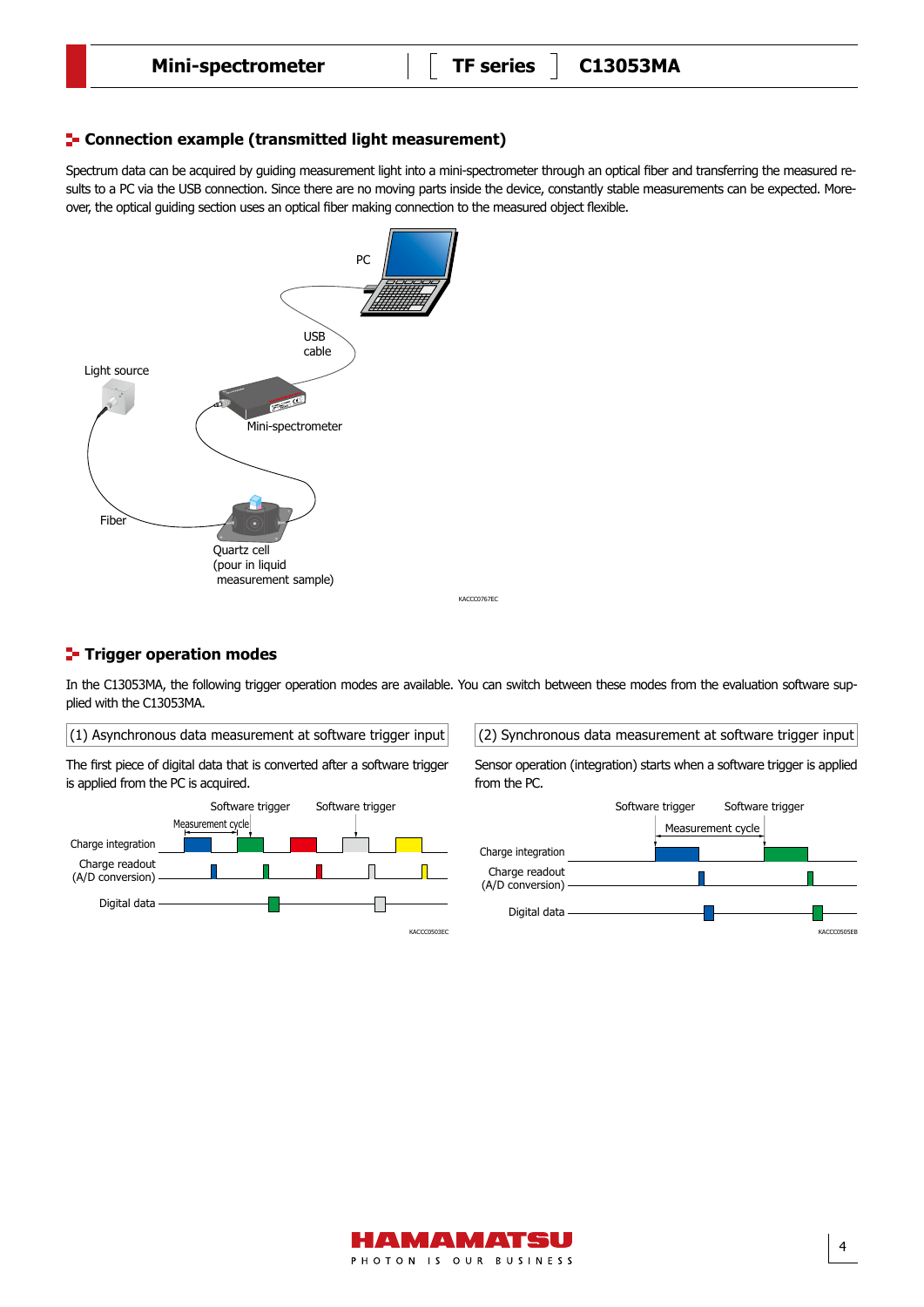The first piece of digital data that is converted after an external trigger edge (rising or falling edge can be specified) is applied to the external trigger terminal is acquired.



Digital data is acquired when an external trigger (high level or low level can be specified) is applied to the external trigger terminal.



(3) Asynchronous data measurement at external trigger input  $\|$  (4) Synchronous data measurement at external trigger input

Sensor operation (integration) starts when an external trigger edge (rising or falling edge can be specified) is applied to the external trigger terminal, and then the digital data is acquired.



(5) Asynchronous data measurement at external trigger input level (6) Synchronous data measurement at external trigger input level

Sensor operation (integration) starts when a trigger (high level or low level can be specified) is applied to the external trigger terminal, and then the digital data is acquired.



In any of the modes 1 to 6, if the trigger input cycle is shorter than the measurement cycle of the spectrometer, the input trigger is ignored.

(7) External trigger signal output

The start timing (pulse width: 10 μs) of integration can be output from the external trigger terminal (trigger output edge: rising or falling edge can be specified).



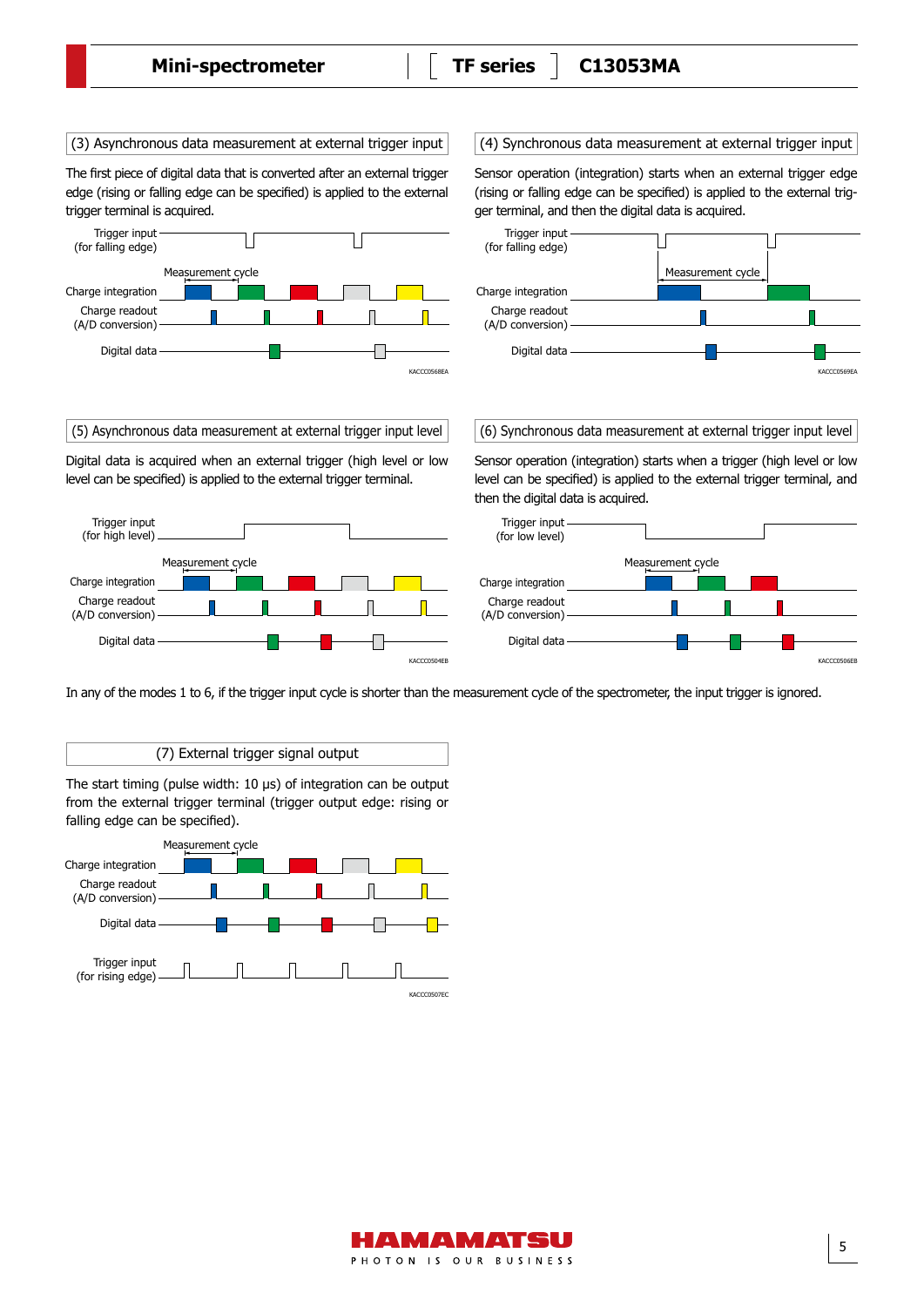# **E**- Evaluation software (accessory)

By installing the evaluation software (SpecEvaluationUSB2.exe)\*8 into a PC, you can perform the following basic operations.

- · Acquire and save measured data
- · Set measurement conditions
- · Module information acquisition (wavelength conversion factor, mini-spectrometer type, etc.)
- · Display graphs
- · Arithmetic functions
- Pixel number to wavelength conversion

Calculation in comparison with reference data (transmittance, reflectance)

Dark subtraction

Gaussian approximation (peak position and count, FWHM)

Note: Up to eight mini-spectrometers can be connected to a single PC.

\*8: Compatible OS

8.5

<u>ت</u><br>12

Microsoft Windows 8.1 Professional (32-bit, 64-bit) Microsoft Windows 10 Professional (32-bit, 64-bit)

A DLL for controlling the hardware is available.

Users can develop original measurement programs using the following development platform.

Microsoft Visual Studio® 2008 (SP1) Visual C++®

Microsoft Visual Studio 2008 (SP1) Visual Basic®

Note: Microsoft, Windows, Visual Studio, Visual C++, and Visual Basic are either registered trademarks or trademarks of Microsoft Corporation in the United States and/or other countries.

## **<sup>1</sup>** Dimensional outline (unit: mm)







Tolerance unless otherwise noted: ±0.5 Weight: 88 g



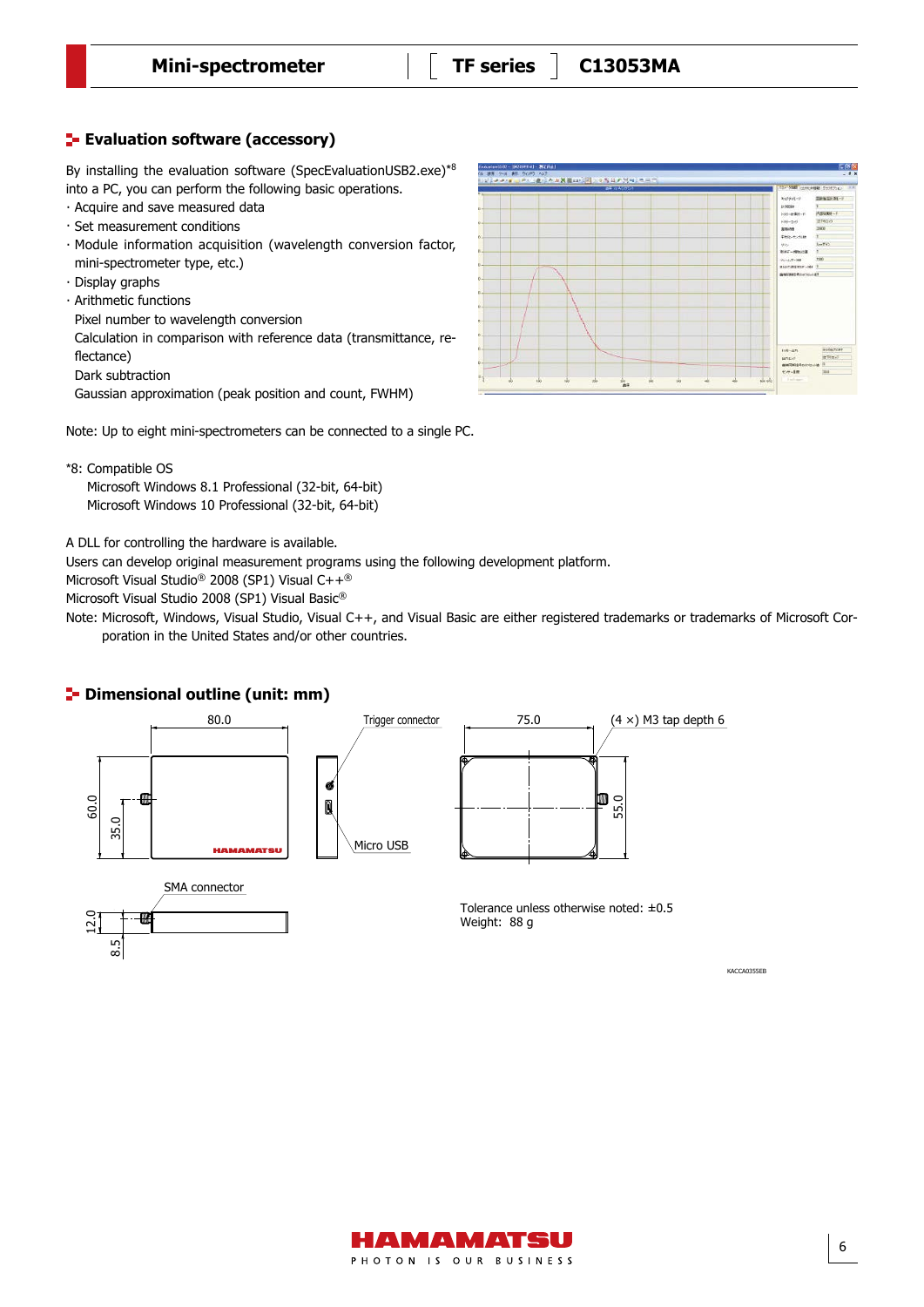## **F** Accessories

· USB cable

 $\cdot$  Dedicated software (evaluation software, sample software, DLL)

# **P**-Options (sold separately)

· Input optical fiber

| Type no.  | Product name                          | Core diameter<br>(µm) | Specification                                                            |
|-----------|---------------------------------------|-----------------------|--------------------------------------------------------------------------|
| A15363-01 | Fiber for visible/near infrared range | 600                   | $NA=0.22$ , length=1.5 m, low cost<br>With SMA905D connector on each end |

· Coaxial cable for external trigger input A12763

Dimensional outline (unit: mm)

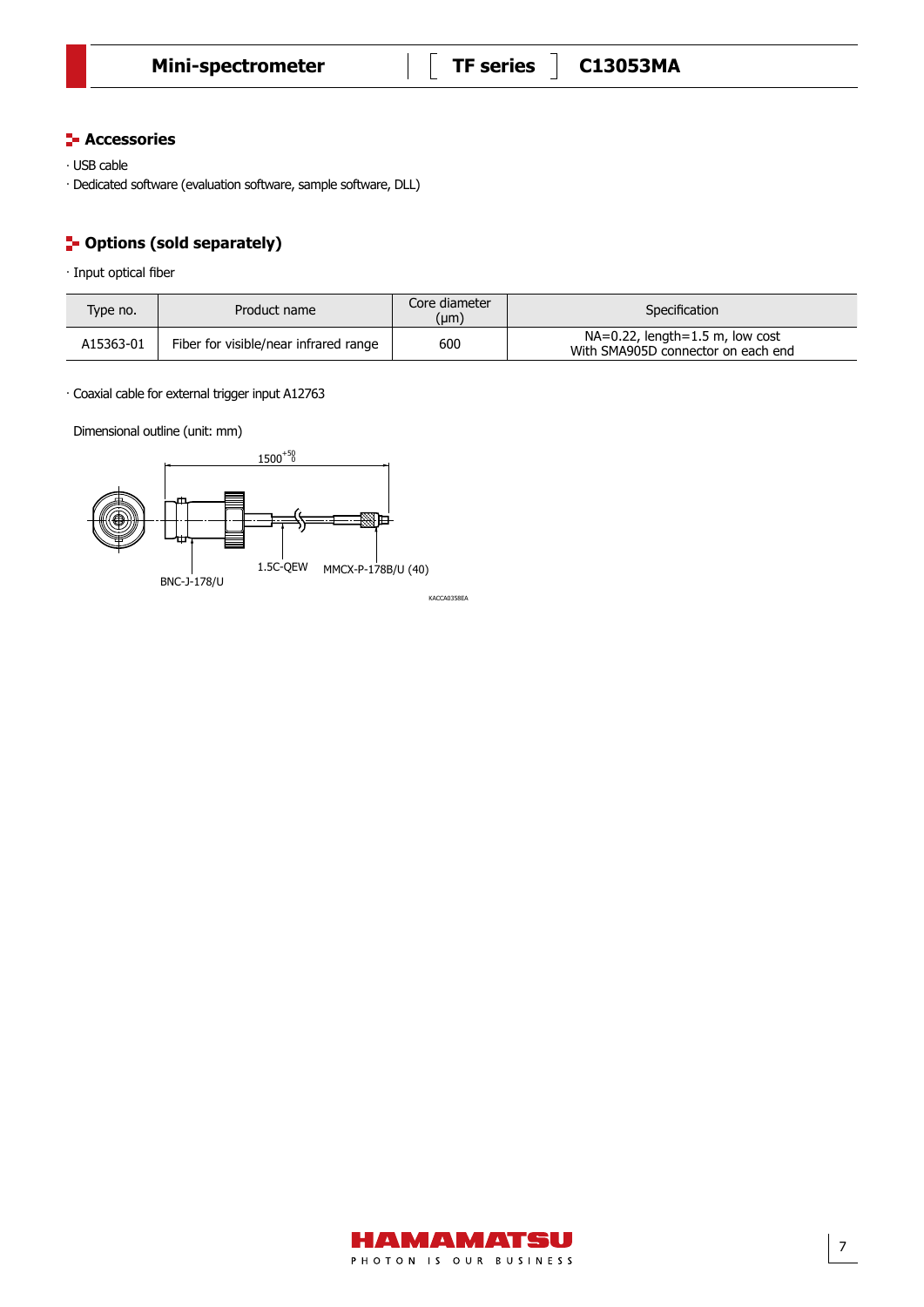**Mini-spectrometer TF series C13053MA**

#### Mini-spectrometer C13053MA-10

The C13053MA-10 is a spectrometer head with an I/O connector for integration into devices. It has the same optical system and image sensor as the C13053MA. Video signals can be captured by applying drive signals.

## **Optical characteristics: same as the C13053MA**

## **Structure: same as the C13053MA (except below)**

| $1 - u$<br>nete<br>ai ai<br>____ | . .<br>. JDP<br>ancauon | Unit |
|----------------------------------|-------------------------|------|
| Weight                           | $ -$<br>ັັ              |      |

### **Absolute maximum ratings (Ta=25 °C unless otherwise noted)**

| Parameter               | Symbol | Value            | Unit    |
|-------------------------|--------|------------------|---------|
| Supply voltage          | ٧s     | $-0.5$ to $+7.0$ |         |
| Clock pulse voltage     | V(CLK) | $-0.5$ to $+7.0$ |         |
| Start pulse voltage     | V(ST)  | $-0.5$ to $+7.0$ |         |
| Operating temperature*9 | Tsta   | $+5$ to $+40$    | $\circ$ |
| Storage temperature*9   | Topr   | $-20$ to $+70$   | $\sim$  |

\*9: No dew condensation

When there is a temperature difference between a product and the surrounding area in high humidity environment, dew condensation may occur on the product surface. Dew condensation on the product may cause deterioration in characteristics and reliability.

Note: Exceeding the absolute maximum ratings even momentarily may cause a drop in product quality. Always be sure to use the product within the absolute maximum ratings.

## **Recommended operating conditions (Ta=25 °C)**

| Parameter           |            | Symbol | Min. | Typ. | Max. | Unit |
|---------------------|------------|--------|------|------|------|------|
| Supply voltage      |            | Vs     | 4.75 |      | 5.25 |      |
| Clock pulse voltage | High level | V(CLK) |      |      | -    |      |
|                     | Low level  |        |      |      | 0.8  |      |
| Start pulse voltage | High level |        |      |      |      |      |
|                     | Low level  | V(ST)  |      |      | 0.8  |      |

## **Electrical characteristics (Ta=25 °C,Vs=CLK=ST=5 V)**

| Parameter                    | Symbol     | Min. | Typ. | Max. | Unit       |
|------------------------------|------------|------|------|------|------------|
| CLK frequency                | f(clk)     | 0.2  |      |      | <b>MHz</b> |
| Current consumption          | Ic         |      | 75   | 100  | mA         |
| Dark output voltage*10       | Vd         |      | 0.4  |      | mV         |
| Output offset voltage        | Voffset    | 0.3  | 0.5  | 0.9  |            |
| Conversion efficiency        | <b>CCE</b> |      | 25   |      | $\mu$ V/e  |
| Saturation output voltage*11 | Vsat       | 1.5  | 2.0  |      |            |
| Readout noise                | Nr         |      | 1.0  |      | mV rms     |
| Image lag*12                 | Laq        |      |      | 0.1  | $\%$       |

\*10: Integration time=10 ms

\*11: Voltage difference from Voffset

\*12: The previous signal component that remains after data is left unread under saturation output conditions. The image lag increases if the output exceeds the saturation voltage.

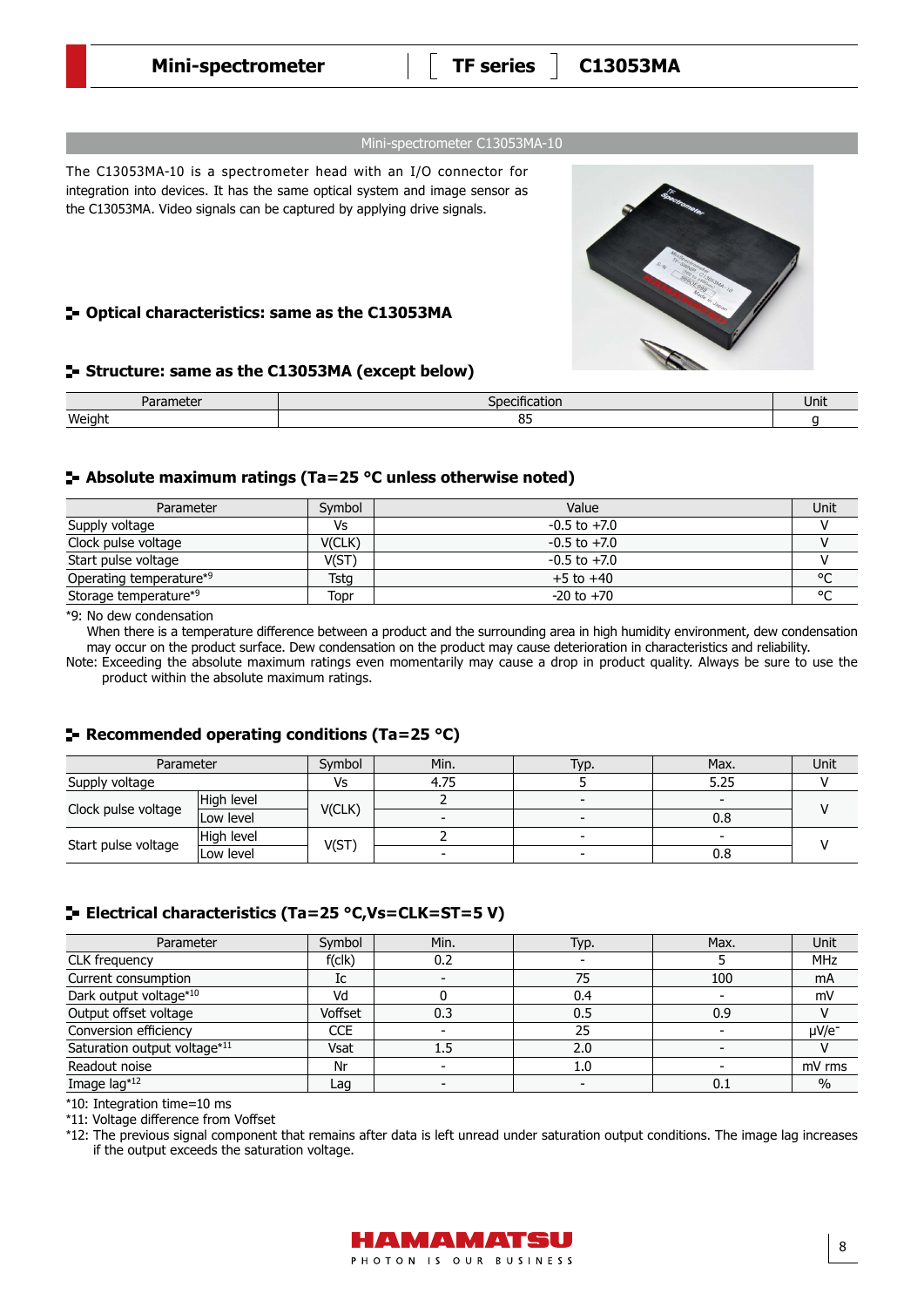**<sup>1</sup>** Dimensional outline (unit: mm)

Dimensional outline



Apply the signals needed to drive the sensor to the I/O connector. This connector also outputs VIDEO signals, EOS signals, and A/D trigger signals. For details on the timing chart, refer to the accompanying instruction manual.

## **Pin connections**

| Pin no. | Symbol       | Input/Output | Description                        |
|---------|--------------|--------------|------------------------------------|
|         | ST           | Input        | Start pulse                        |
|         | Trig         | Output       | Video signal capture trigger pulse |
|         | <b>CLK</b>   | Input        | Clock pulse                        |
| 4       | <b>EOS</b>   | Output       | End of scan                        |
|         | <b>GND</b>   | Input        | <b>GND</b>                         |
| 6       | Vs           | Input        | Supply voltage                     |
|         | <b>VIDEO</b> | Output       | Video signal                       |
| 8       | <b>NC</b>    |              |                                    |

Note: Do not reverse the connection.